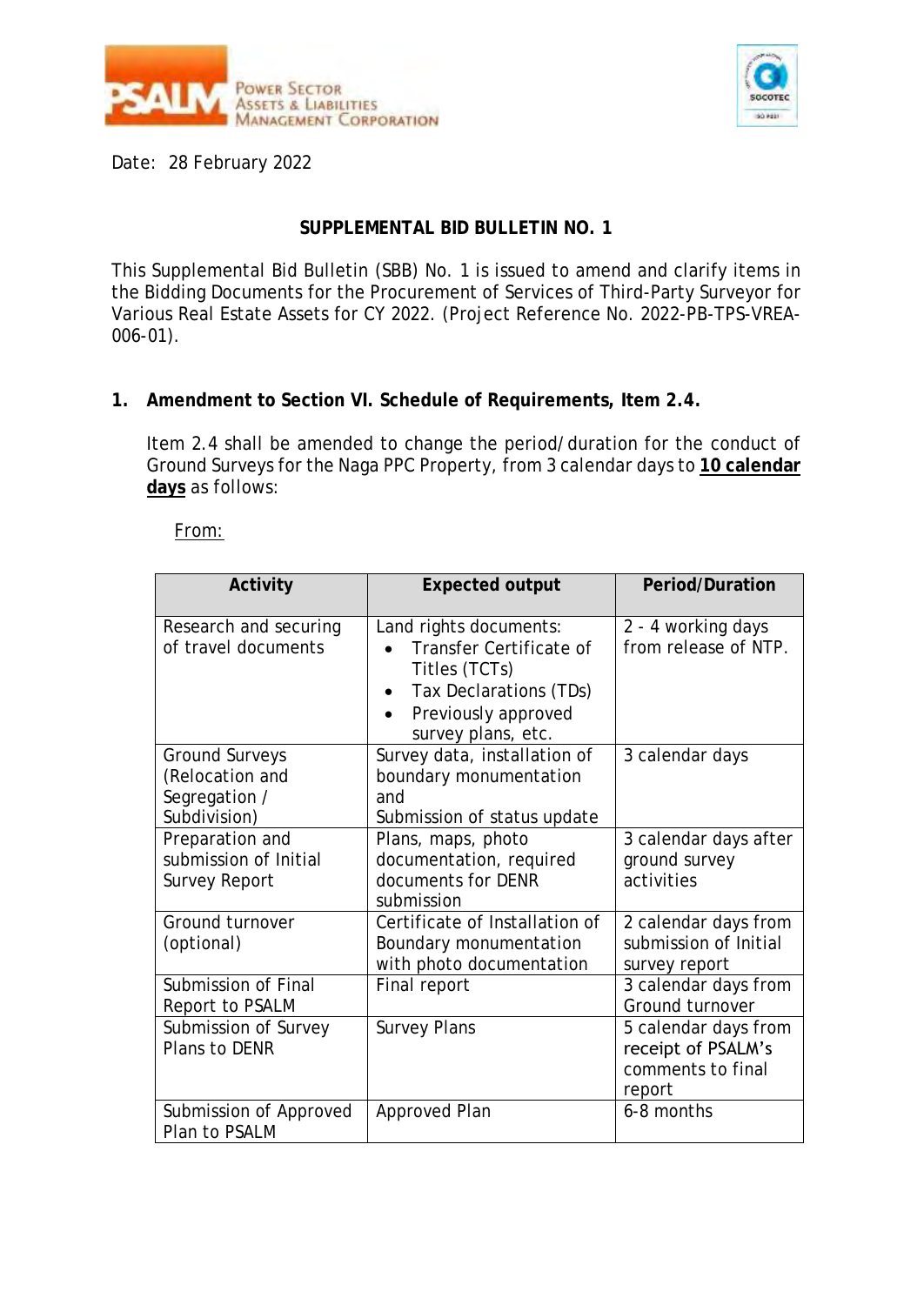To:

| Activity                                                           | Expected output                                                                                                                           | Period/Duration                                                           |
|--------------------------------------------------------------------|-------------------------------------------------------------------------------------------------------------------------------------------|---------------------------------------------------------------------------|
| Research and securing<br>of travel documents                       | Land rights documents:<br>Transfer Certificate of<br>Titles (TCTs)<br>Tax Declarations (TDs)<br>Previously approved<br>survey plans, etc. | 2 - 4 working days<br>from release of NTP.                                |
| Ground Surveys<br>(Relocation and<br>Segregation /<br>Subdivision) | Survey data, installation of<br>boundary monumentation<br>and<br>Submission of status update                                              | 10 calendar days                                                          |
| Preparation and<br>submission of Initial<br>Survey Report          | Plans, maps, photo<br>documentation, required<br>documents for DENR<br>submission                                                         | 3 calendar days after<br>ground survey<br>activities                      |
| Ground turnover<br>(optional)                                      | Certificate of Installation of<br>Boundary monumentation<br>with photo documentation                                                      | 2 calendar days from<br>submission of Initial<br>survey report            |
| Submission of Final<br>Report to PSALM                             | Final report                                                                                                                              | 3 calendar days from<br>Ground turnover                                   |
| Submission of Survey<br>Plans to DENR                              | <b>Survey Plans</b>                                                                                                                       | 5 calendar days from<br>receipt of PSALM's<br>comments to final<br>report |
| Submission of Approved<br>Plan to PSALM                            | Approved Plan                                                                                                                             | 6-8 months                                                                |

**2. Amendment to Section VII. Technical Specifications, Item 1.b.vi.a.5.**

From:

5. Project area (topographic survey plan) plotted with geographic / coordinate system grid;

To:

5. Project *the subject property* plotted with geographic / coordinate system grid;

All relevant provisions of the Bidding Documents affected by the above amendments are hereby modified accordingly.

For the guidance and information of all concerned.

ふへ

**GLENN B. SANTOS** BAC Chairperson